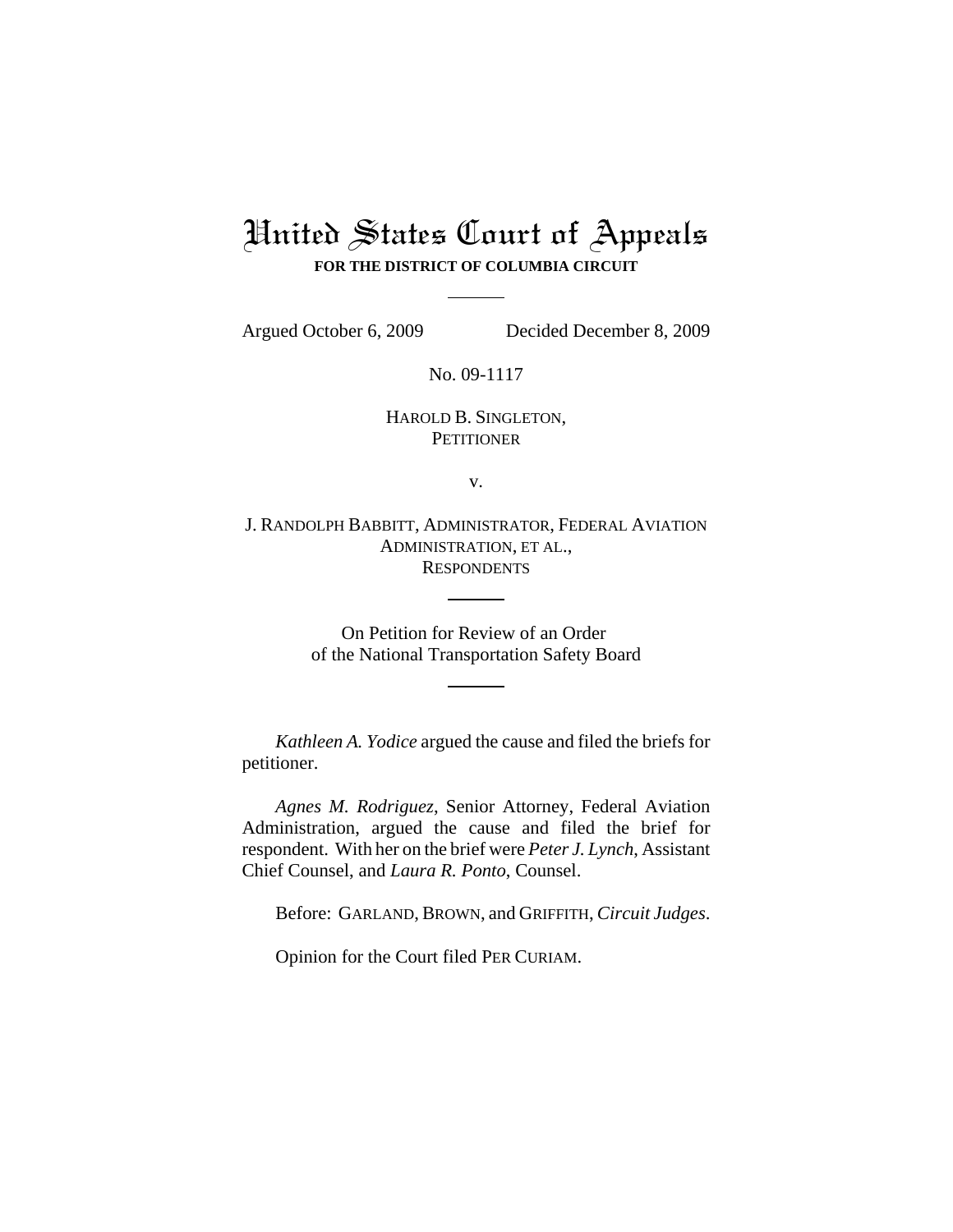PER CURIAM: The Federal Aviation Administration (FAA) revoked petitioner Harold Singleton's medical certificate and pilot's license after finding that he gave an intentionally false answer on his application for the medical certificate. The National Transportation Safety Board affirmed the FAA's revocation order. We conclude that the Board erred in two respects. It wrongly suggested that Singleton's understanding of the form was irrelevant to the offense of intentional falsification. And it granted summary judgment to the FAA without giving Singleton a chance to present evidence bearing on that understanding. Accordingly, we vacate the grant of summary judgment and remand for further proceedings.

I

In March 2008, North Carolina police stopped Singleton at a driver's license checkpoint.A breathalyzer test showed that he had a blood alcohol concentration of .08 or more, a level that constitutes an "implied-consent offense[]" and results in a "civil license revocation" under North Carolina law. N.C.GEN.STAT. § 20-16.5. Singleton was arrested and charged with the impliedconsent offense, and his license was revoked for thirty days. The revocation order was issued by the District Court Division of the General Court of Justice of Gaston County, North Carolina, and was signed by a magistrate, whom the order described as a "Judicial Official." Revocation Order When Person Present (Mar. 14, 2008) (J.A. 158). Singleton was also charged criminally for driving while impaired, but that charge was eventually dismissed. *See* Appellant's Br. 18 n.7; *id.* at Addendum B.

A few months later, in June 2008, Singleton applied to the FAA for an Airman Medical Certificate. Question 18 of the application form covers "Medical History." At the time Singleton applied for his certificate, Question 18v was listed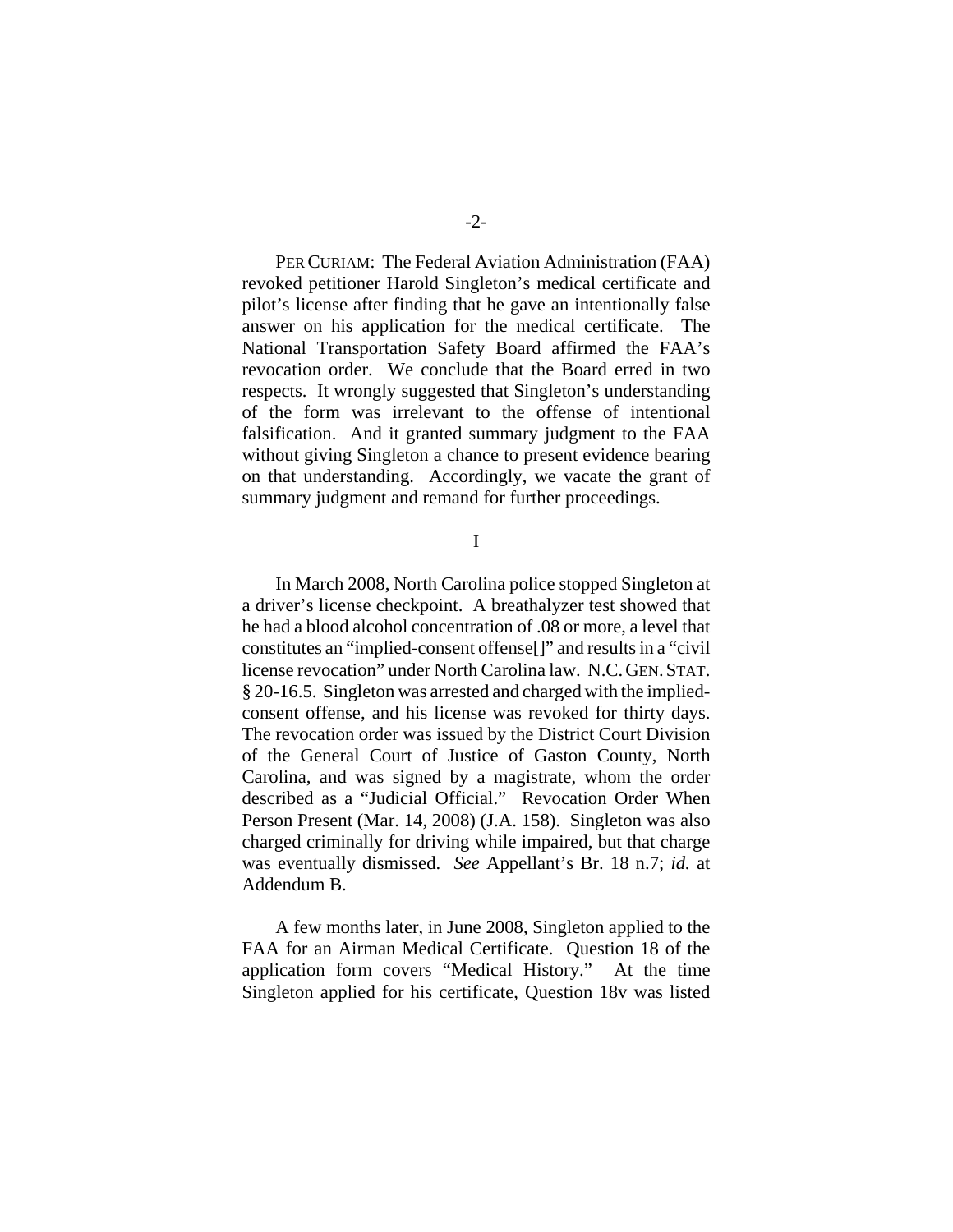under a separate subheading entitled "Conviction and/or Administrative Action History," and asked applicants to answer "Yes" or "No" to the following:

> History of (1) any conviction(s) involving driving while intoxicated by, while impaired by, or while under the influence of alcohol or a drug; or (2) history of *any conviction(s) or administrative action(s)* involving an offense(s) which resulted in the denial, suspension, cancellation, or revocation of driving privileges or which resulted in attendance at an educational or a rehabilitation program.

FAA Form 8500-8 (3-99) (J.A. 151) (emphasis added). Singleton checked "No."

On July 24, 2008, the FAA informed Singleton by letter that it had learned of the driver's license revocation. The agency stated that it was investigating whether Singleton had "intentionally provided false or fraudulent information" in his response to Question 18v, "in that [he] did not reference [his] alcohol related offense." Letter from C. Johnson to H. Singleton (July 24, 2008) (J.A. 155). Singleton responded a week later, denying that he had intentionally provided false information. He explained that he had not been convicted of any alcohol-related charges and that he "did not look upon [the revocation] as a revocation due to a *conviction* but only a part of the process." Letter from H. Singleton to C. Johnson (July 31, 2008) (J.A. 156-57). "In retrospect," he continued, "I wished that I had asked the FAA for clarification on the meaning of 'Administrative Action', however, at the time it seemed clear to me that I was not to answer 'yes' until or unless there were to be a *conviction*." *Id.* (bolding removed).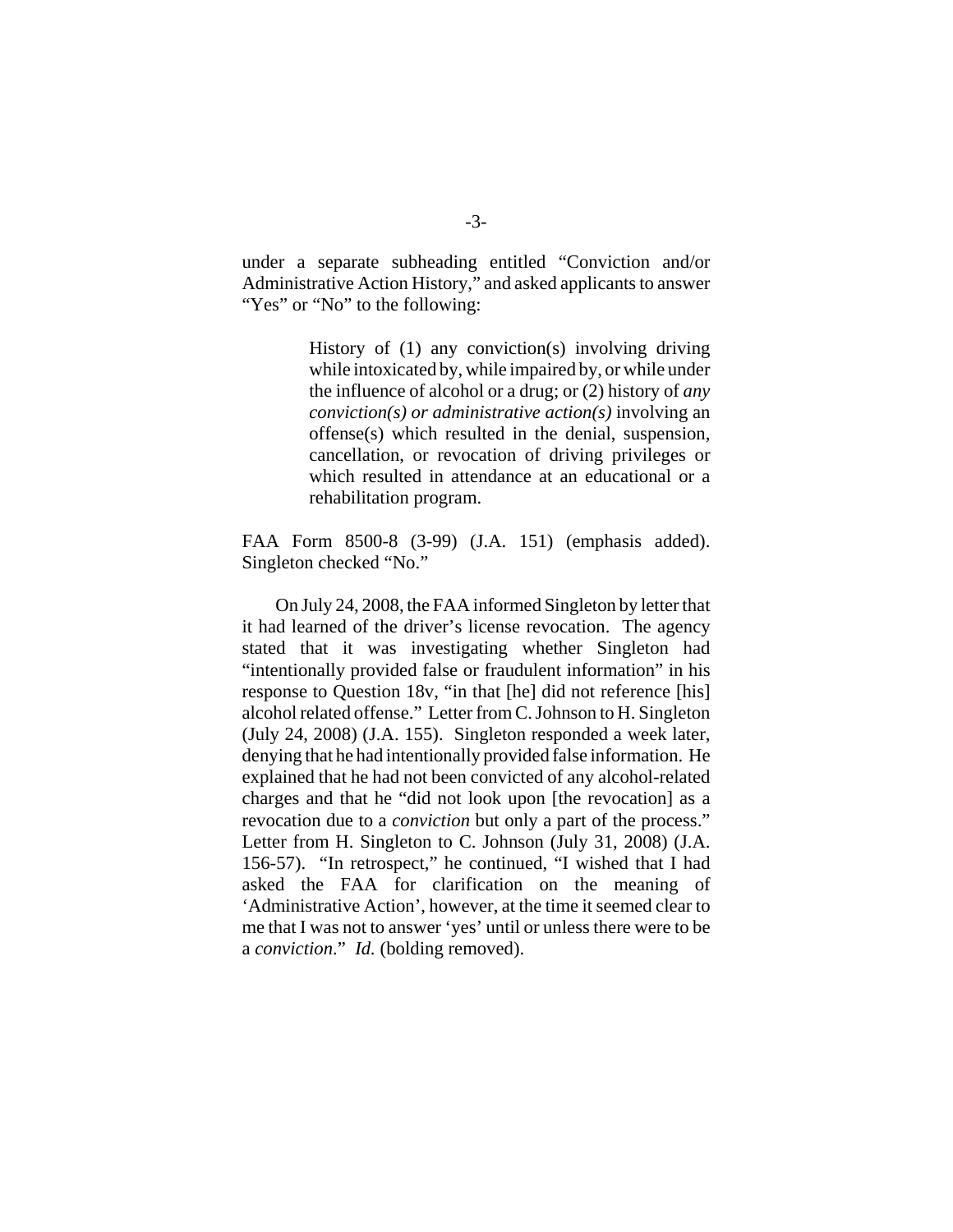On October 2, 2008, the FAA issued an emergency order revoking Singleton's pilot's license and medical certificate. The FAA charged Singleton with violating 14 C.F.R. § 67.403(a)(1), which bars "fraudulent or intentionally false statement[s] on any application for a medical certificate."

Singleton appealed the revocation order to the National Transportation Safety Board (NTSB). On October 27, the FAA moved for summary judgment before an administrative law judge (ALJ), stating that Singleton's driving record showed that his license "was administratively revoked/suspended for a cause related to alcohol." Mot. for Summ. J. at 2 (J.A. 146). The FAA noted that Singleton knew of the revocation and failed to seek clarification about the meaning of Question 18v. "Instead," the FAA contended, "on his own, [Singleton] chose to interpret the plain language of item 18.v to require a 'yes' answer only after a conviction," and this interpretation was a "rationalization." *Id.* at 4. Singleton knew that his "no" answer was false, the FAA maintained, *id.* at 5, and summary judgment was therefore appropriate under NTSB Rule 17(d), 49 C.F.R. § 821.17(d), because there were "no material facts in dispute," *id.* at 1.

Singleton filed an opposition to the FAA's summary judgment motion on November 5, arguing that Question 18v was confusing and that the term "administrative action" was not defined on the form or in the instructions. Singleton argued that his knowledge and understanding of the meaning of Question 18v was a disputed issue of fact that ought to be resolved at a hearing. *See* Opp'n to Complainant's Mot. for Summ. J. at 2-4 (J.A. 163-65). He attached an affidavit attesting that he "did not know the events were an administrative action as asked for in Question 18.v." Singleton Aff. ¶ 6 (J.A. 170). On November 18, 2008, Singleton filed a "Supplemental Response to Pre-Hearing Order," updating the information he had previously provided about witnesses and exhibits he would offer at a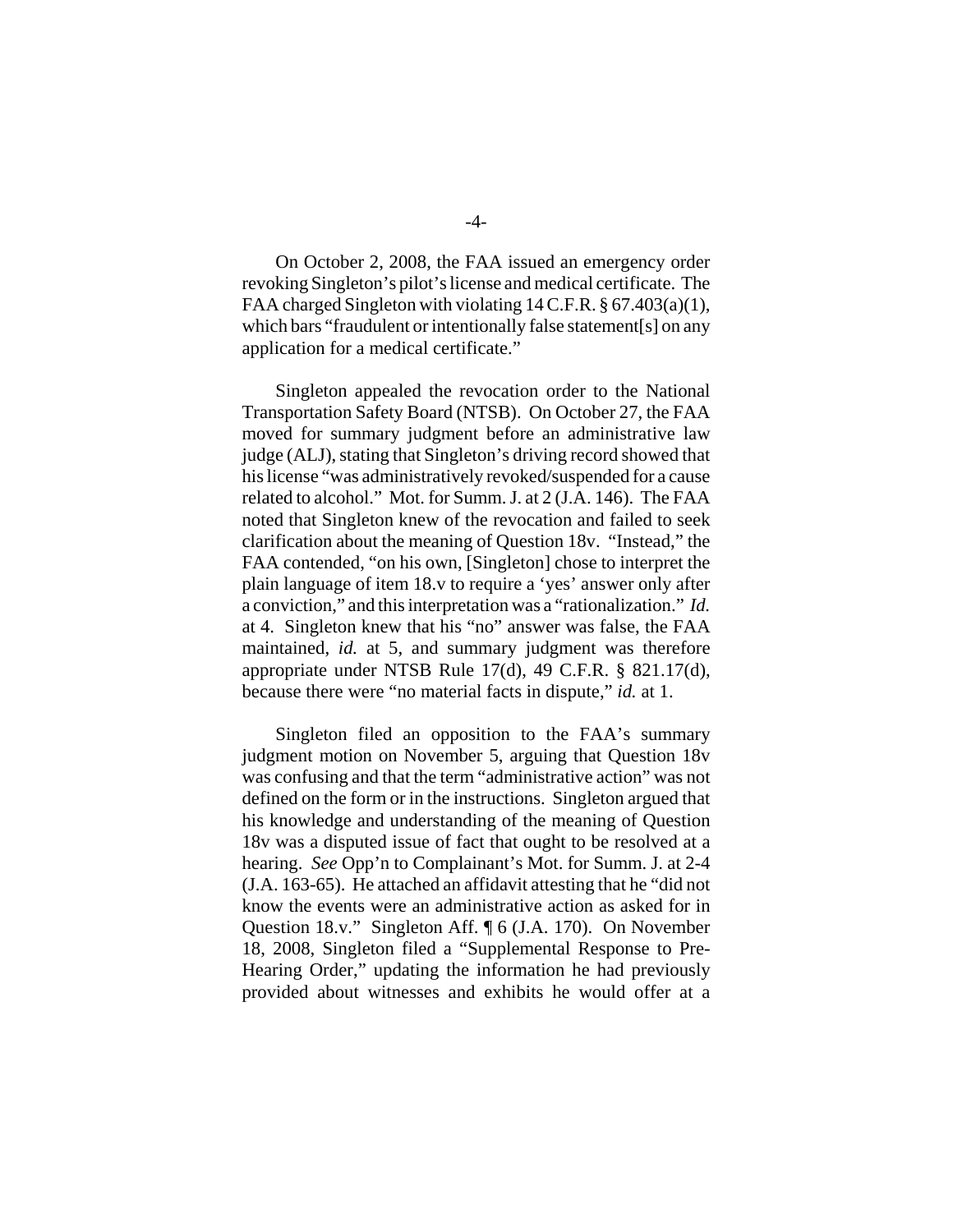hearing. The exhibits included a page from *Black's Law Dictionary*, stating that "administrative functions or acts are distinguished from such as are judicial." BLACK'S LAW DICTIONARY 45 (6th ed. 1990), Attach. to Supplemental Resp. to Pre-Hearing Order (J.A. 187).

On November 19, the ALJ granted the FAA's motion for summary judgment. The ALJ concluded that, because Singleton had signed "court documents" attesting to the revocation, "it is patently absurd and unbelievable that he did not know that his North Carolina driver license had been administratively revoked/suspended." Am. Order Granting Acting Administrator's Mot. for Summ. J. at 5 (J.A. 202). The question and the documents reflecting the revocation, the ALJ said, "are stated in plain English." *Id.*

Singleton appealed to the NTSB. The Board's opinion first noted that its regulations permit summary judgment where "no factual issues exist" and the moving party is "entitled to judgment as a matter of law." *Administrator v. Singleton*, NTSB Order No. EA-5437 at 5-6, 2009 WL 870356 (Mar. 24, 2009) [hereinafter Board Opinion]; *see* 49 C.F.R. § 821.17(d). The Board then explained that, to sustain a charge under the intentional falsification prong of 14 C.F.R. § 67.403(a)(1), the FAA "must prove that a pilot (1) made a false representation, (2) in reference to a material fact, (3) with knowledge of the falsity of the fact." Board Opinion at 6-7.

Turning to the evidence, the Board rejected Singleton's contention that he did not know that the phrase "administrative action" covered the court-ordered revocation of his driver's license. "There is indeed a plain meaning to the term 'administrative action,'" the Board opined, "and respondent's efforts to sow confusion upon it we find unavailing." *Id.* at 8. The Board explained that "[w]hen the question is not confusing,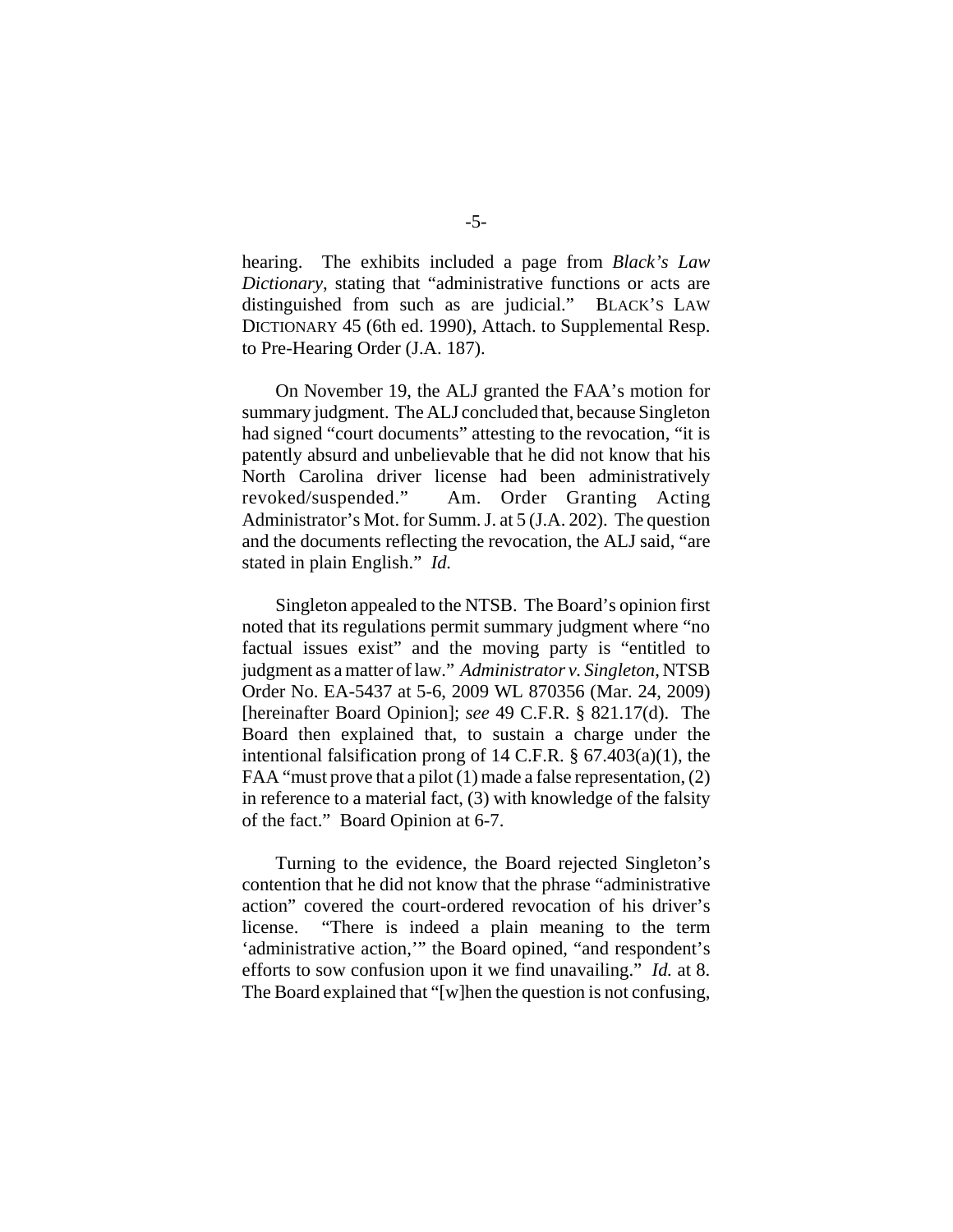where the wording has a literal meaning, and where the DUI infraction at issue clearly begs candidness with the Administrator, respondent cannot claim he did not knowingly provide a false response." *Id.* The Board found that no "factual question remains" about Singleton's knowledge and that summary judgment was appropriate. *Id.*

The Board then went on to indicate that Singleton's understanding of Question 18v was not even relevant to whether he had the knowledge requisite to make an intentionally false statement under 14 C.F.R.  $\S$  67.403(a)(1). A pilot's "failure to understand a question," the Board stated, "does not establish a lack of intent to provide false information." *Id.* at 9. Singleton "knew that his driving privileges had been revoked, and he knew that the reason for that revocation was because of an alcoholrelated incident." *Id.* at 8. Hence, the Board concluded, "the evidence shows that [he] was aware of the statement's falsity." *Id.*

The Board denied Singleton's appeal, and he petitioned for review in this court.

II

Our review of decisions by the NTSB is governed by the Administrative Procedure Act (APA) and the Federal Aviation Act, the latter of which sets up a "split-enforcement regime." *Garvey v. NTSB*, 190 F.3d 571, 576 (D.C. Cir. 1999). The FAA issues regulations governing air safety that it enforces against pilots -- for example, by revoking their pilot's licenses or medical certificates. *See* 49 U.S.C. §§ 44701(a), 44709(b). A pilot may appeal revocation orders to the NTSB, which makes independent findings of fact but must defer to the FAA's interpretation of its own regulations. *Id.* § 44709(d)(3); *see Garvey*, 190 F.3d at 576. Finally, a pilot may appeal a decision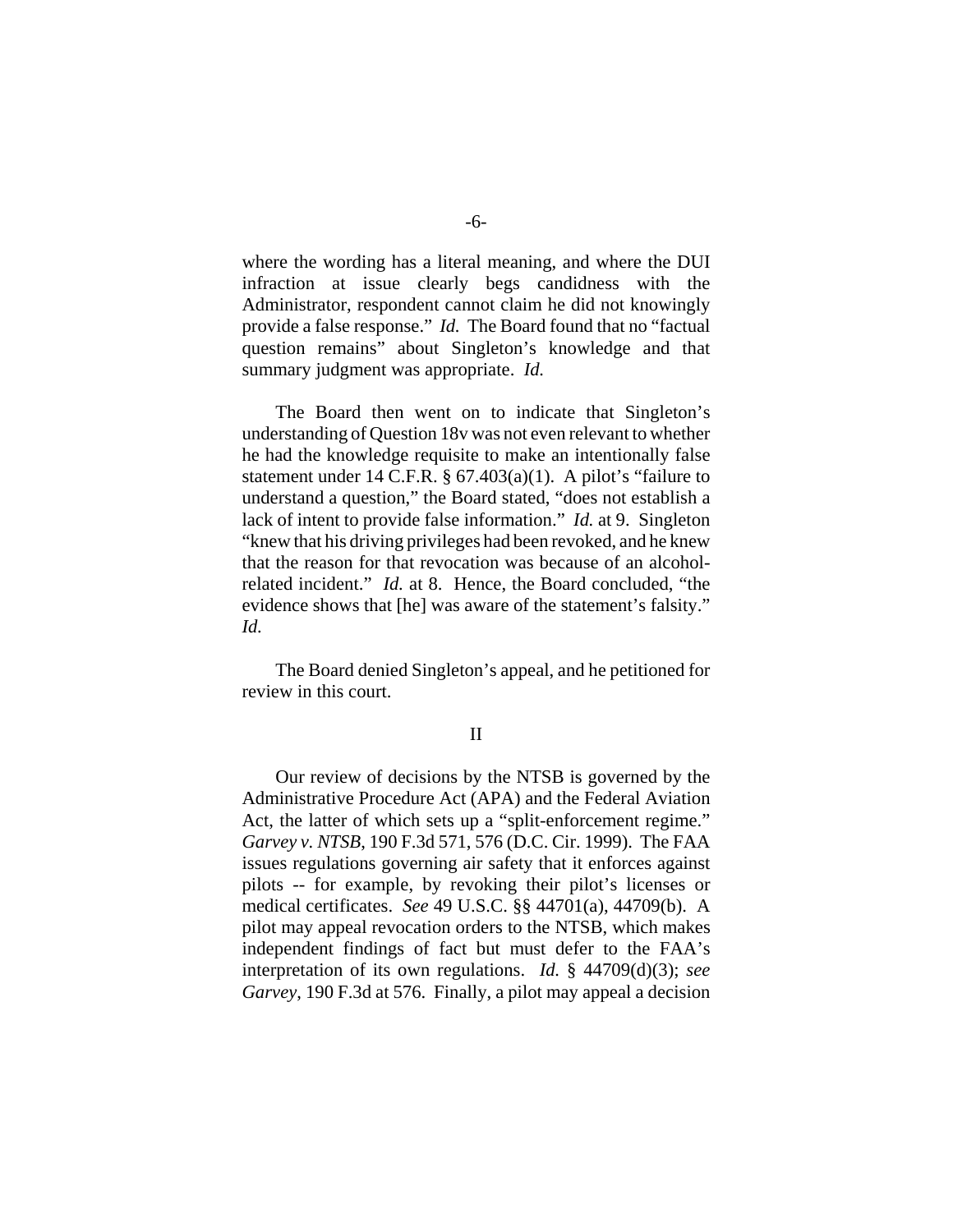of the NTSB to this court. We review such a decision under the APA's familiar arbitrary and capricious standard. 5 U.S.C. § 706(2)(A); *see Garvey*, 190 F.3d at 576-77. We are bound by the Board's factual findings if they are supported by "substantial evidence," 49 U.S.C. § 44709(f), and we too must defer to the FAA's interpretations of its own regulations, *Garvey*, 190 F.3d at 577.

We first consider the Board's interpretation of the FAA regulation prohibiting intentionally false statements on medical certificate applications. We then turn to the Board's reading of Singleton's application and its decision that the phrase "administrative action" was so clear as to warrant summary judgment in favor of the FAA.

## A

The FAA regulation at issue, 14 C.F.R.  $\S$  67.403(a)(1), prohibits the making of a "fraudulent or intentionally false statement" on an application for a medical certificate. The leading case interpreting that phrase is *Hart v. McLucas*, which explained that the elements of intentional falsity were "(1) a false representation (2) in reference to a material fact (3) made with knowledge of its falsity." 535 F.2d 516, 519 (9th Cir. 1976) (internal quotation marks omitted). *Hart* held that an intentionally false statement -- unlike a fraudulent statement - did not require "intent to deceive." *Id.* But it rejected the FAA's and NTSB's contention that not even "knowledge of falsity" was required, explaining that the regulation "explicitly includes an intent requirement" and hence requires "reference to the mental state of the person who makes the entry." *Id.* Thereafter, both the FAA and the NTSB adopted *Hart*'s standard as their own for intentional falsification cases like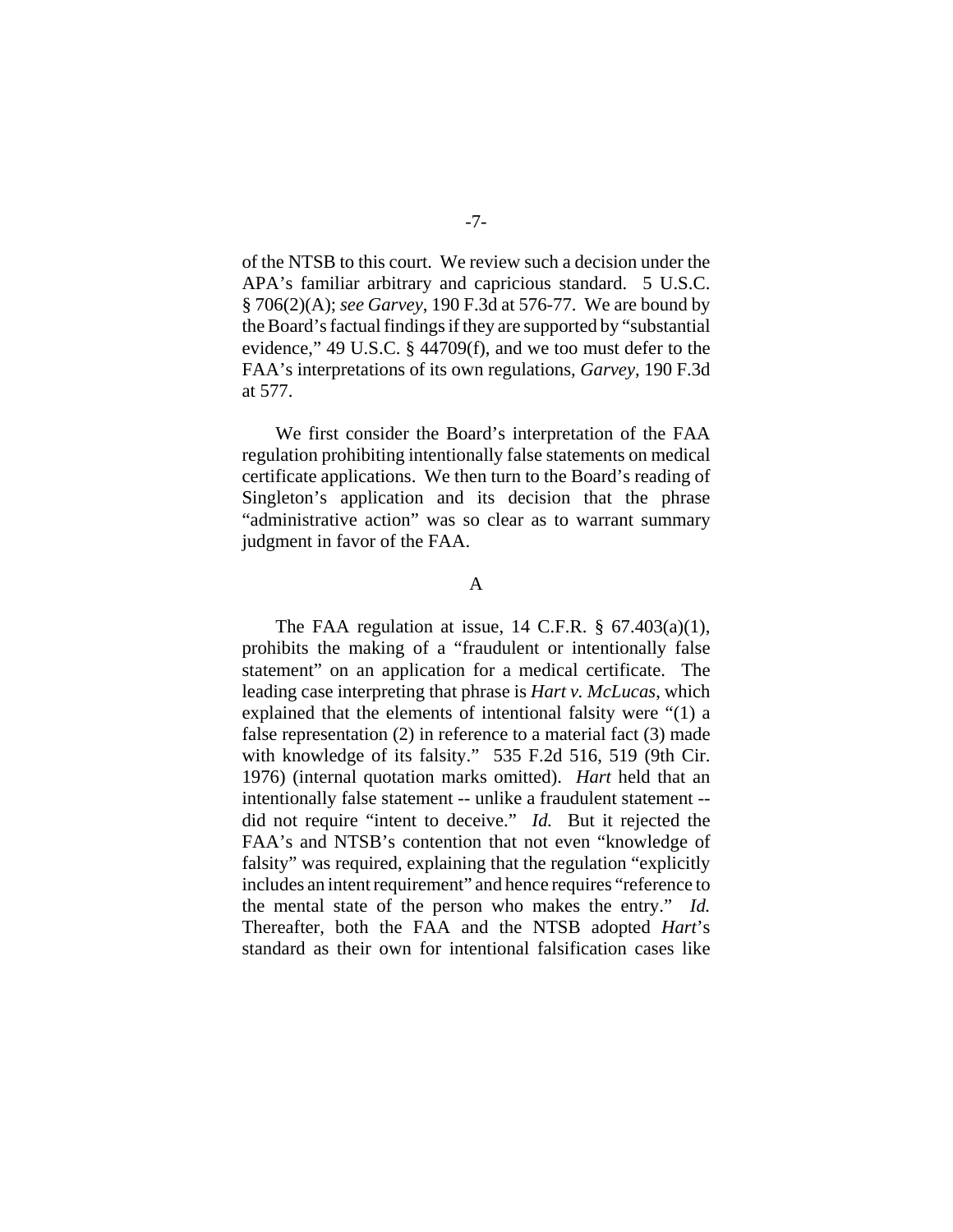Singleton's. *See Dillmon v. NTSB*, No. 08-1390, slip op. at 13 (D.C. Cir. Dec. 8, 2009).<sup>1</sup>

 The NTSB invoked *Hart* when it explained what was required to sustain a charge against Singleton. But it concluded that the "knowledge" element of intentional falsity was satisfied because Singleton knew his license had been revoked for an alcohol-related incident. Board Opinion at 8. Whether Singleton knew that the question asked him to report that particular type of revocation was of no moment, the Board suggested, for "failure to understand a question . . . does not establish a lack of intent to provide false information." *Id.* at 9.

Singleton contends this was error, and we agree. As we held in *Dillmon v. NTSB*, under Board law a pilot's understanding of a question is not irrelevant to whether he offered an intentionally false answer under § 67.403(a)(1). *See Dillmon,* slip op. at 14-15. Rather, § 67.403(a)(1) requires proof that the "airman subjectively understood what the question meant." *Id.* at 15. The Board's contrary view in this case is inconsistent with its own precedent. As the Board explained in *Administrator v. Sue*, intentional falsification "requires actual knowledge of the false statement." NTSB Order No. EA-3877, 1993 WL 157467, at \*1 (Apr. 28, 1993). There, the Board went on to explain that the actual knowledge requirement was satisfied because an ALJ found that the pilot "did know . . . that what they were asking on the form he should have said yes to." *Id.* (internal quotation mark omitted). Likewise, in *Administrator v. Robbins*, the Board explained that the "issue for the law judge was whether respondent knew he was giving false

<sup>&</sup>lt;sup>1</sup>Although *Hart* itself interpreted a regulation related to fraudulent or intentionally false entries in logbooks, the FAA and the Board adopted its requirements for purposes of § 67.403(a)(1) as well. *See Dillmon*, slip op. at 13.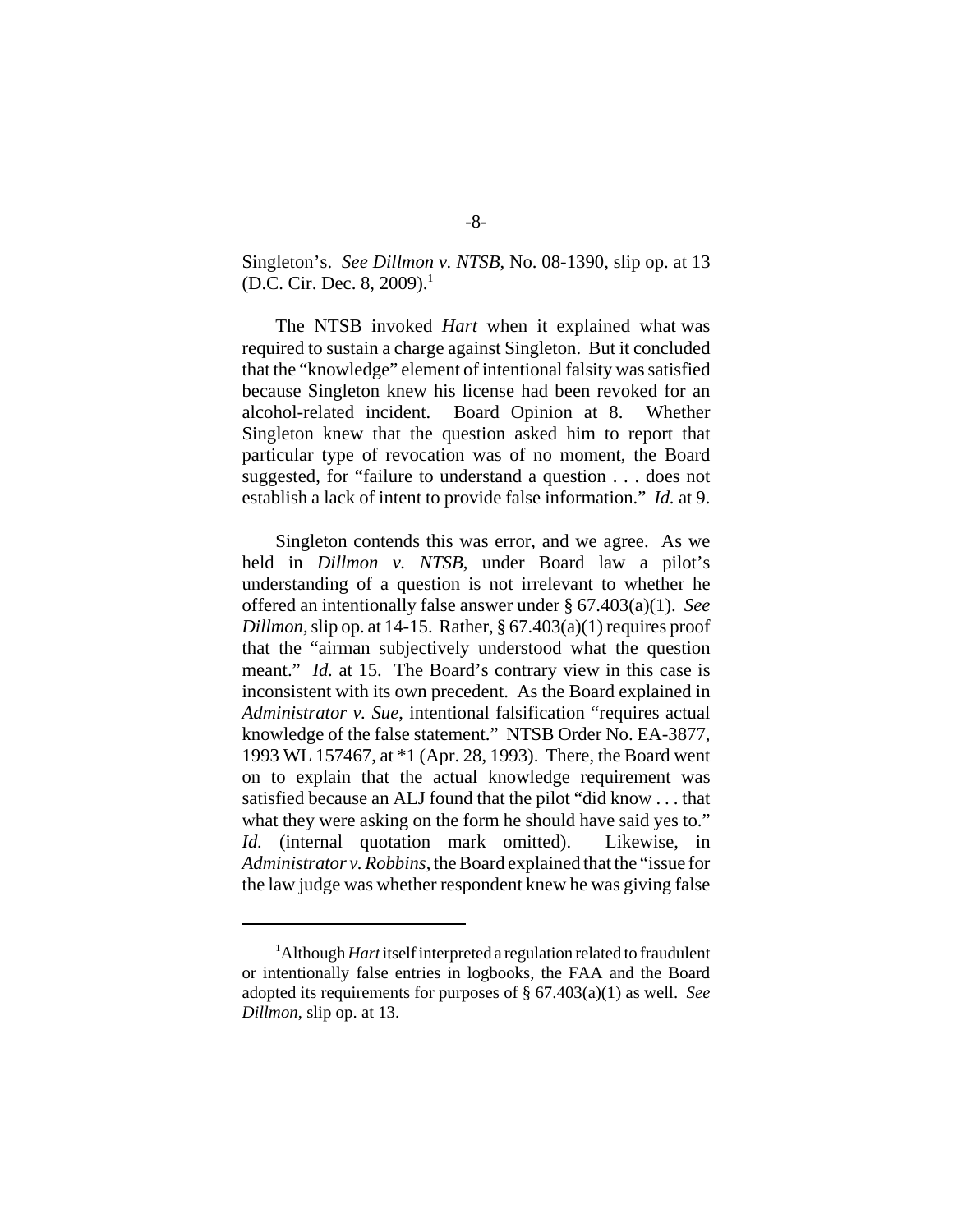answers." NTSB Order No. EA-4156, 1994 WL 159899, at \*3 (Apr. 17, 1994). In *Robbins*, the ALJ had properly determined that the respondent did know, but only after "question[ing] [him] extensively regarding both his intentions and his understanding of the application questions" and concluding that the respondent's "explanation was not credible." *Id.* at \*4. The Board repeated this point in *Administrator v. Reynolds*, stating that the knowledge required for intentional falsification "necessarily hinge[s] on [a pilot's] understanding of what information the question was intended to elicit." NTSB Order No. EA-5135, 2005 WL 196535, at \*4 (Jan. 24, 2005).

 This series of cases alone would warrant remanding, for "agency action is arbitrary and capricious if it departs from agency precedent without explanation." *Ramaprakash v. FAA*, 346 F.3d 1121, 1124 (D.C. Cir. 2003); *see Dillmon*, slip op. at 14-15. But there is yet another reason to reject the Board's interpretation of intentional falsity: the FAA does not share it. As FAA counsel confirmed, the FAA's position is that knowledge of falsity under  $\S 67.403(a)(1)$  depends on the pilot's understanding of the question. Oral Arg. Recording at 24:55- 25:03; *see Dillmon*, slip op. at 14. The NTSB is "bound by all validly adopted interpretations of laws and regulations the [FAA] carries out . . . unless the Board finds an interpretation is arbitrary, capricious, or otherwise not according to law." 49 U.S.C. § 44709(d)(3); *see Garvey*, 190 F.3d at 576. Section  $67.403(a)(1)$  is the FAA's regulation, and its interpretation is plainly reasonable. Hence, the intentional falsification prong of § 67.403(a)(1) requires the FAA to show -- and the NTSB to find -- that a pilot understood the question to which he or she provided an allegedly false answer. *Dillmon*, slip op. at 14-15.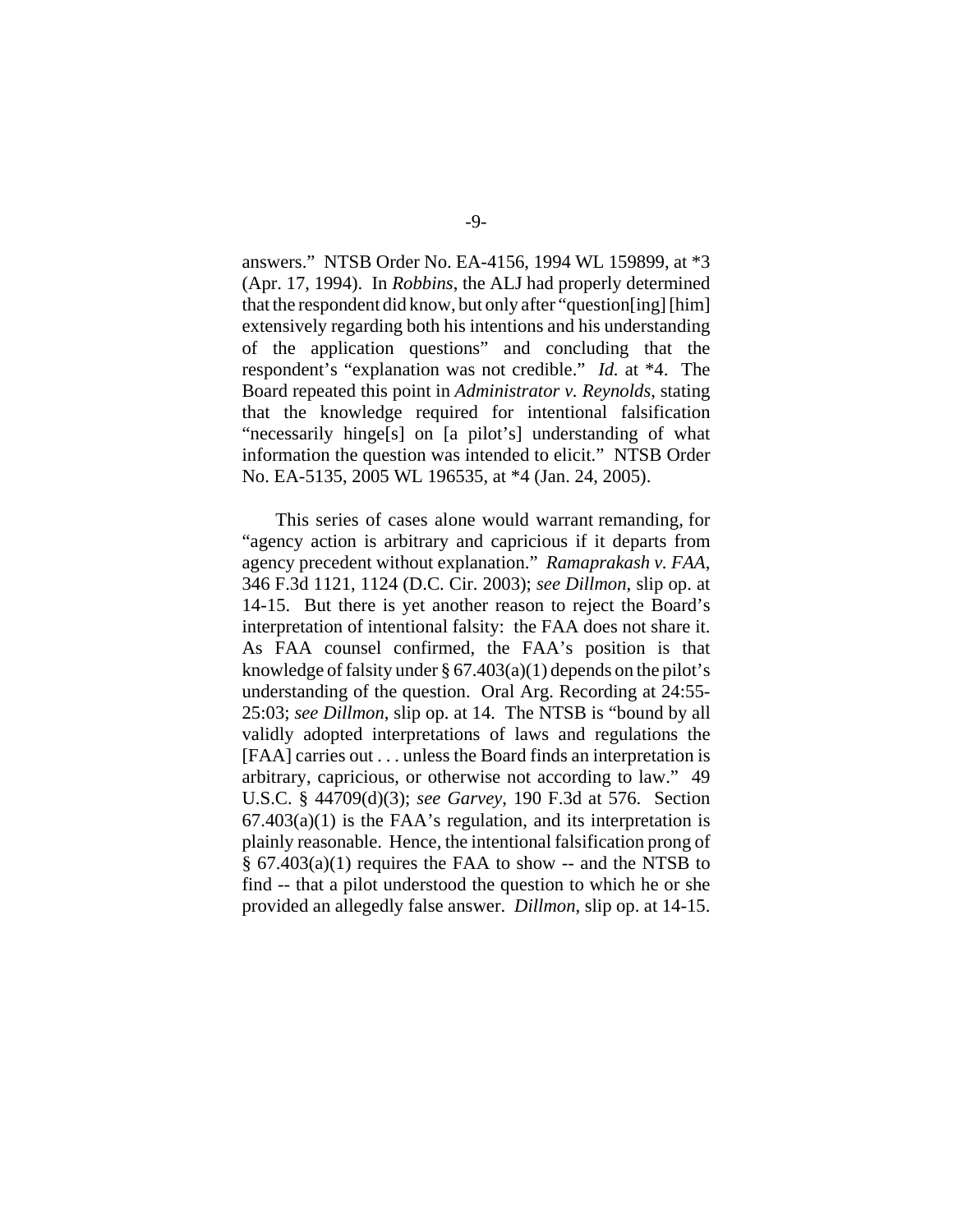That a pilot had the requisite subjective understanding will often be apparent from circumstantial evidence. And we will uphold the Board's finding of a pilot's knowledge of falsity from circumstantial evidence if supported by substantial evidence. *See Erickson v. NTSB*, 758 F.2d 285, 288 (8th Cir. 1985) ("[T]he Board's inference from circumstantial evidence that [the pilot] knowingly made false entries was not an impermissible step if supported by substantial evidence."). Thus none of the foregoing is inconsistent with the NTSB's view that "introducing the medical applications and the record of conviction" can constitute "sufficient prima facie proof of the violation" of § 67.403(a)(1). *Administrator v. Manin*, NTSB Order No. EA-4303, 1994 WL 702136, at \*3 (Dec. 7, 1994). So too, the NTSB may be warranted in proceeding by summary judgment in that circumstance. As we have noted, the NTSB's rules permit summary judgment if "there are no material issues of fact to be resolved." 49 C.F.R. § 821.17(d). In the past, the FAA and NTSB have suggested that credibility hearings are the norm in intentional falsification cases because factual determinations about knowledge do not readily lend themselves to adjudication on paper. *See Administrator v. Johnston*, NTSB Order No. EA-5414, 2008 WL 4771936, at \*1 (Oct. 28, 2008); *Sue*, NTSB Order No. EA-3877, 1993 WL 157467, at \*2; *Administrator v. Barghelame*, 7 N.T.S.B. 1276, 1276 (1991). Nonetheless, where a question is sufficiently clear and the proffered explanation of misunderstanding sufficiently implausible, it may be true that no reasonable factfinder could credit the explanation.<sup>2</sup> In such a case, no hearing would be

## B

<sup>2</sup> *See Anderson v. Liberty Lobby, Inc.*, 477 U.S. 242, 248 (1986) (holding that, under the Federal Rules of Civil Procedure, "summary judgment will not lie if the dispute about a material fact is 'genuine,' that is, if the evidence is such that a reasonable [factfinder] could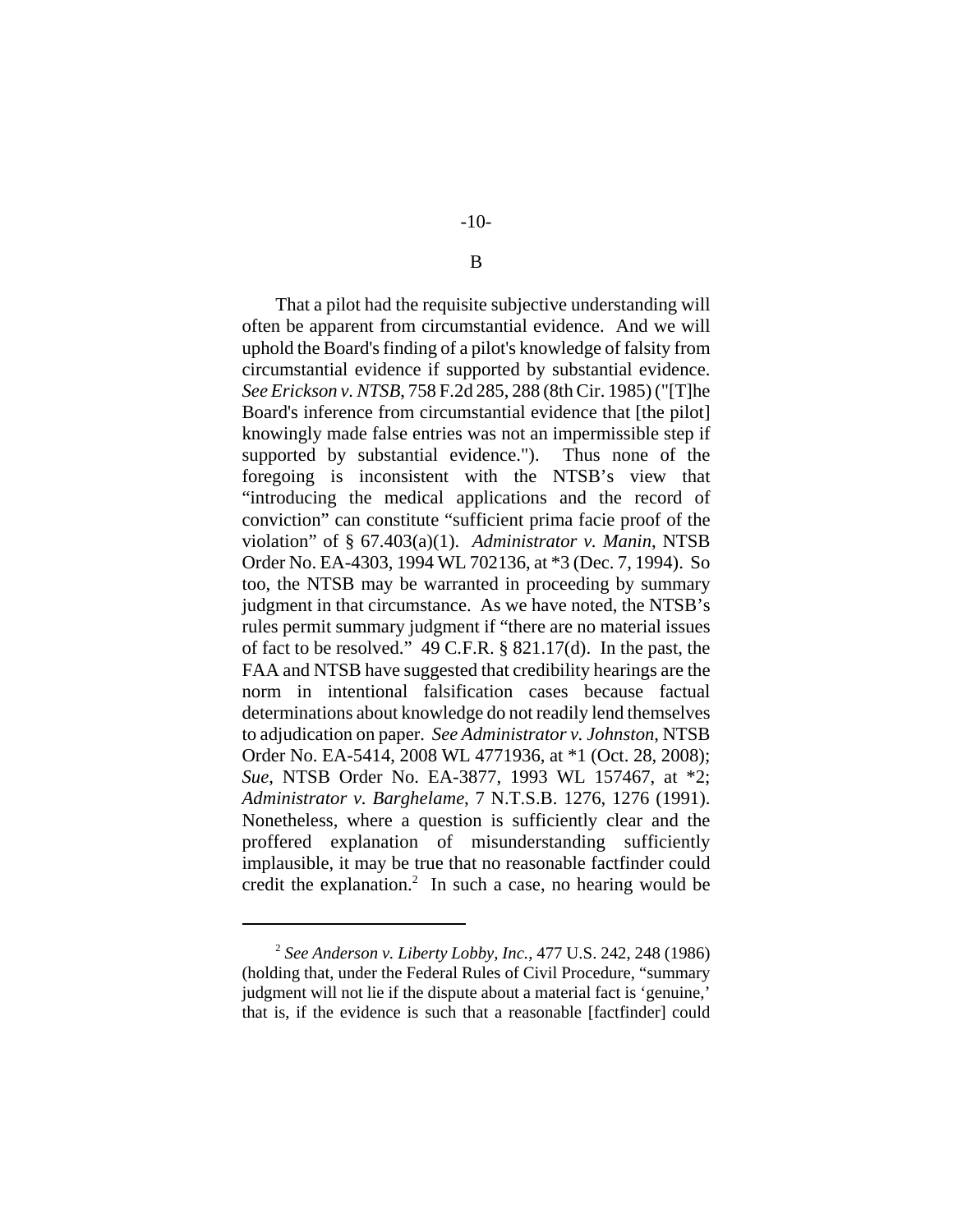required.

But Singleton contends that this is not such a case. Question 18v did not require him to report *every* revocation of his driving privileges. Rather, it required him to indicate whether he had a "history of any conviction(s) or administrative action(s)" that resulted in revocation. FAA Form 8500-8 (J.A. 151). The FAA does not contend that Singleton's revocation resulted from a "conviction." *See* Mot. for Summ. J. at 2, 4 (J.A. 146, 148); Appellee's Br. 23. This leaves only the possibility that it resulted from an "administrative action." And Singleton maintains that he did not understand that the court-ordered civil revocation of his driver's license constituted an "administrative action."

Singleton's reading is not inherently implausible. In this court, "administrative" action is typically distinguished from "judicial" action and refers to action by an agency. *See, e.g.*, *Moore v. District of Columbia*, 907 F.2d 165, 168 (D.C. Cir. 1990) (en banc); *Hastings v. Judicial Conference*, 770 F.2d 1093, 1102 (D.C. Cir. 1985) (citing *Chandler v. Judicial Council*, 398 U.S. 74, 88 n.10 (1970)); *Utz v. Cullinane*, 520 F.2d 467, 472 n.9 (D.C. Cir. 1975); *see also* LOUIS L. JAFFE, JUDICIAL CONTROL OF ADMINISTRATIVE ACTION 124, 143 (1965); Peter L. Strauss, *Revisiting* Overton Park*: Political and Judicial Controls Over Administrative Actions Affecting the Community*, 39 UCLAL.REV.1251, 1257 (1992). Congress has made the same distinction. *See* 42 U.S.C. § 9627(i) (stating that the "exemptions provided in this section shall not affect any concluded judicial or administrative action or any pending

return a verdict for the nonmoving party"); Board Opinion at 6 (noting that the NTSB has "historically considered the Federal Rules . . . to be instructive in determining whether disposition of a case via summary judgment is appropriate").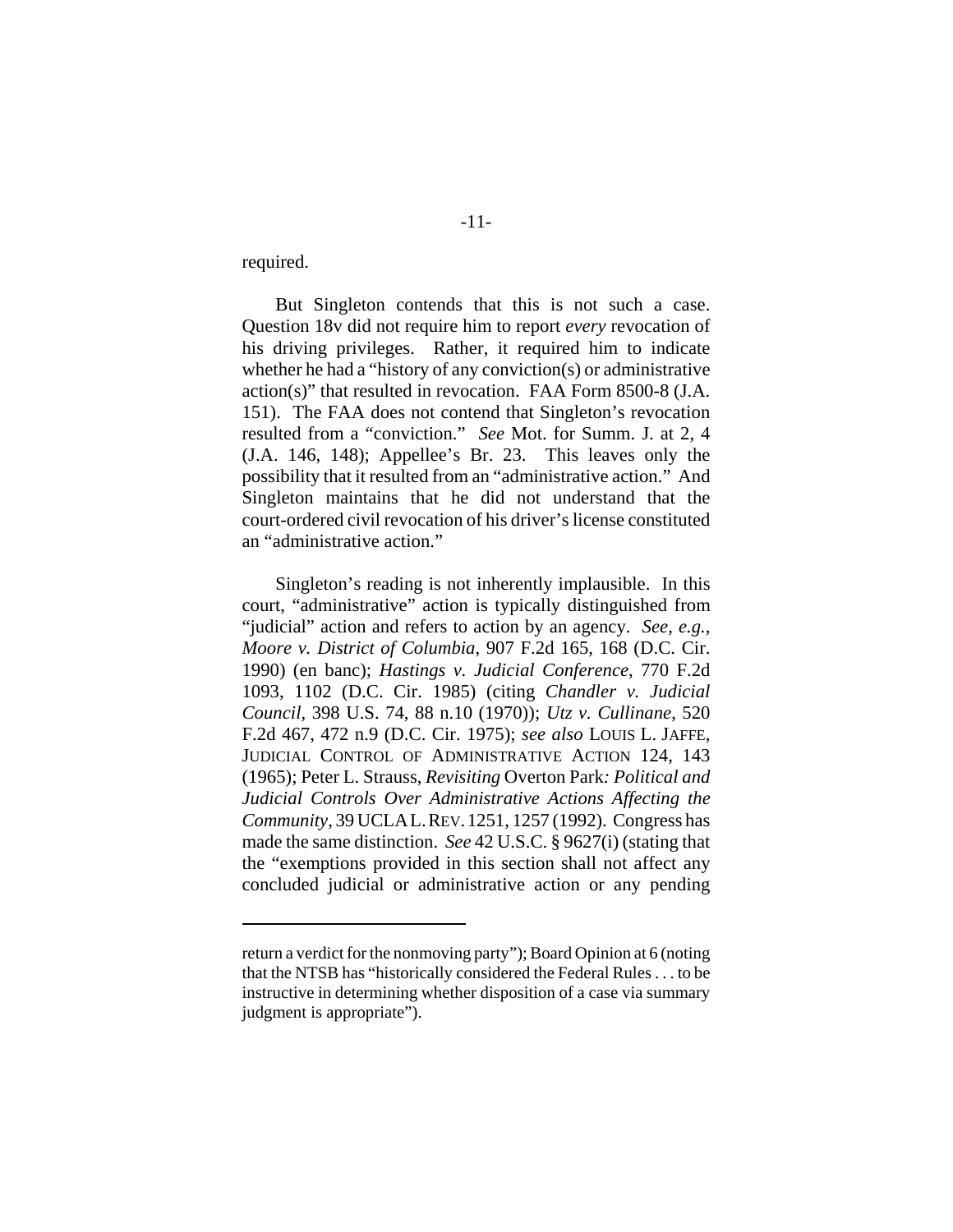judicial action"). Nor is this understanding confined to judges and legislators. *See* WEBSTER'S THIRD NEW INTERNATIONAL DICTIONARY OF THE ENGLISH LANGUAGE UNABRIDGED 28 (1976) (defining "administrative law" as "law dealing with . . . authorized agencies in the executive branch of government"). The FAA insists that Singleton's interpretation is "indefensible" and "incredible," Appellee's Br. 29 (internal quotation marks omitted), but the agency's assertion does not make it so. Likewise, the Board's decision repeatedly proclaims that the term has a "plain" or "literal" meaning, Board Opinion at 8, but it never identifies what that meaning is or why it includes a court-ordered revocation. Nor do the instructions for Question 18v provide any illumination. *See* Instructions to Form 8500-8 (J.A. 182).

There is no dispute that Singleton's license was revoked by a "judicial official." The Board uses those words in its decision, Board Opinion at 4, as does the North Carolina revocation form itself, Revocation Order When Person Present (J.A. 158). The Board also refers to the revocation as a "*court* order revoking his driver's license." Board Opinion at 3 (emphasis added). Under these circumstances, Singleton's affidavit, averring that he did not understand the revocation to be an administrative action, raised a genuine issue of material fact as to his knowledge of falsity. Summary judgment was thus inappropriate under the Board's regulation, 49 C.F.R. § 821.17(d), and it was arbitrary and capricious for the Board to find otherwise, *see Rogers Corp. v. EPA*, 275 F.3d 1096, 1097 (D.C. Cir. 2002).

None of this precludes the NTSB from finding, after a hearing, that Singleton did understand that Question 18v called for a "yes" answer in the circumstances of his case.<sup>3</sup> Nor do we

<sup>&</sup>lt;sup>3</sup>At oral argument, Singleton made clear that he does not challenge the NTSB's finding that Question 18v was intended to call